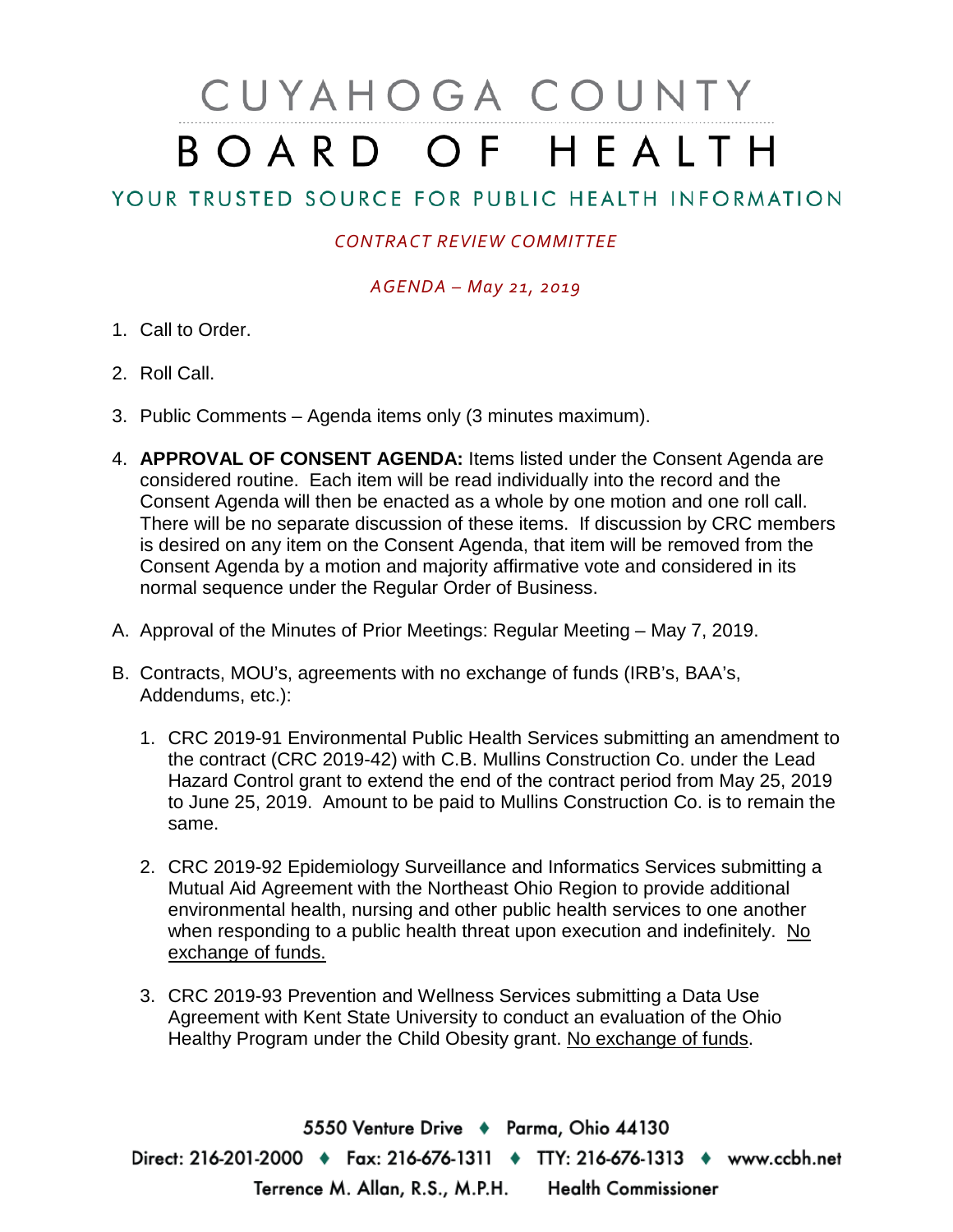4. CRC 2019-94 Administration Services submitting and Educational Program Host Agreement with the Alzheimer's Association to present a Lunch and Learn for CCBH Employees on June 12, 2019. No exchange of funds.

#### 5. **CONTRACTS AND AWARDS:**

- A. Tabled Items
	- 1. CRC 2018-100 7208 Broadview Rd. Parma, Ohio 44134
	- 2. CRC 2018-123 7454 Bronson Rd. Olmsted Township, Ohio 44138
- B. New Items For Review
	- 1. Bid/Quote Openings ≥ \$25,000.00

*Lead Program:*

- a. CRC 2019-95 4417 Alpha Avenue Up & Down Newburgh Heights, Ohio 44105
- b. CRC 2019-96 1240 Melbourne Road East Cleveland, Ohio 44112
- 2. Bid/Quote Openings < \$25,000.00

*Lead Program* 

- a. CRC 2019-97 5161 Clement Avenue Maple Heights, Ohio 44137
- c. CRC 2019-98 5207 Theodore Street Maple Heights, Ohio 44137
- d. CRC 2019-99 13407 Third East Cleveland, Ohio 44112

5550 Venture Drive ♦ Parma, Ohio 44130

Direct: 216-201-2000 ♦ Fax: 216-676-1311 ♦ TTY: 216-676-1313 ♦ www.ccbh.net

Terrence M. Allan, R.S., M.P.H.

**Health Commissioner**